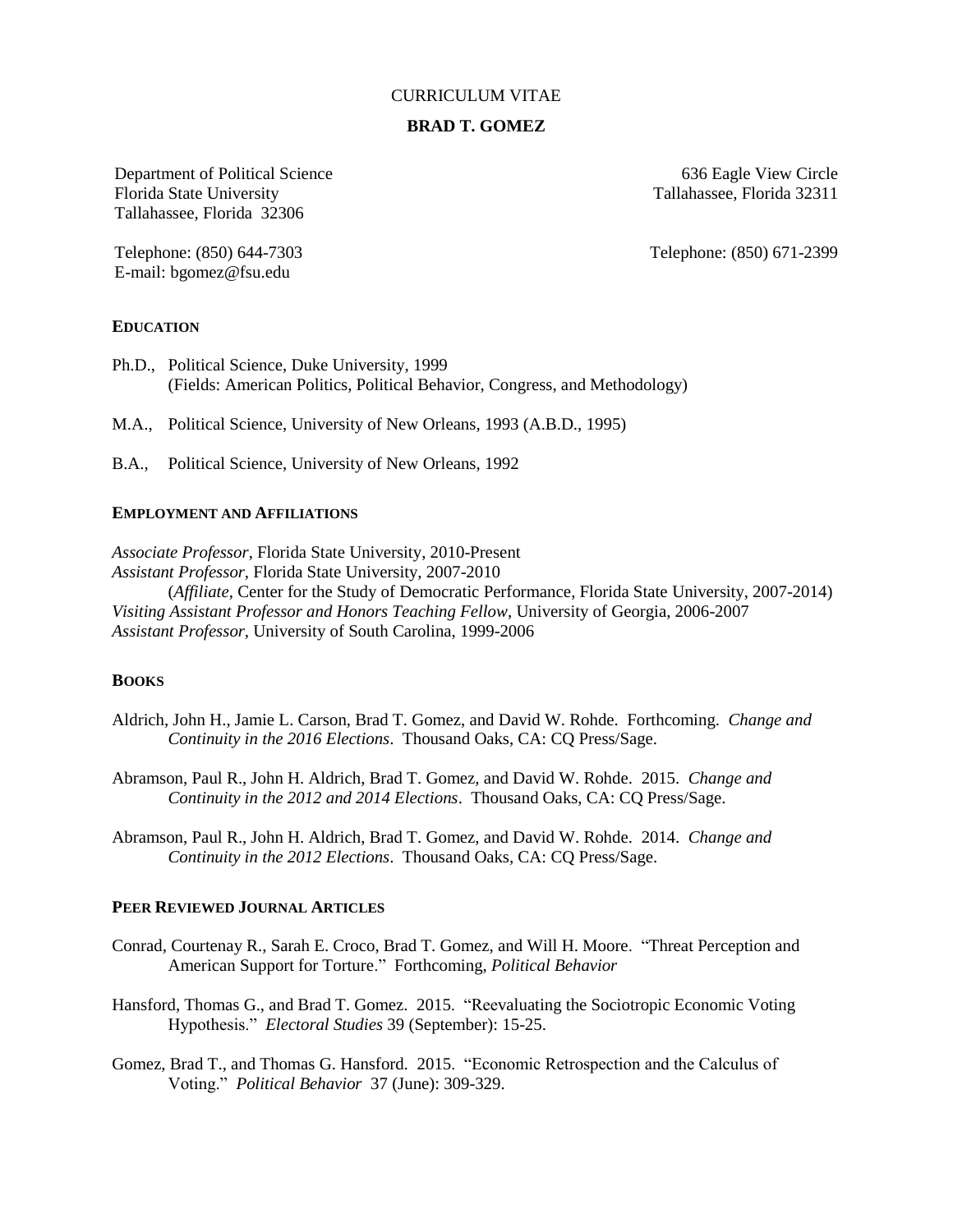- Hansford, Thomas G., and Brad T. Gomez. 2010. "Estimating the Electoral Effects of Voter Turnout." *American Political Science Review* 104 (May): 268-288.
- Gomez, Brad T., and J. Matthew Wilson. 2008. "Political Sophistication and Attributions of Blame in the Wake of Hurricane Katrina." *Publius* 38 (Fall): 633-650.
- Gomez, Brad T., and J. Matthew Wilson. 2007. "Economic Voting and Political Sophistication: Defending Heterogeneous Attribution." *Political Research Quarterly* 60 (September): 555-558.
- Gomez, Brad T., Thomas G. Hansford and George A. Krause. 2007. "The Republicans Should Pray for Rain: Weather, Turnout, and Voting in U.S. Presidential Elections" *Journal of Politics* 69 (August): 649-663.
- Gomez, Brad T., and J. Matthew Wilson. 2006. "Rethinking Symbolic Racism: Evidence of Attribution Bias." *Journal of Politics* 68 (August): 611-625.
- Gomez, Brad T., and J. Matthew Wilson. 2006. "Cognitive Heterogeneity and Economic Voting: A Comparative Analysis of Four Democratic Electorates." *American Journal of Political Science*  50 (January): 127-145.
- Gomez, Brad T., and J. Matthew Wilson. 2003. "Causal Attribution and Economic Voting in American Congressional Elections." *Political Research Quarterly* 56 (September): 271-282.
- Gomez, Brad T., and J. Matthew Wilson. 2001. "Political Sophistication and Economic Voting in the American Electorate: A Theory of Heterogeneous Attribution." *American Journal of Political Science* 45 (October): 899-914.
- Goldfinger, Johnny L., and Brad T. Gomez. 1998. "Occupational Differences and the Division of Labor in Political Party Activities." *Social Science Journal* 35 (1): 119-132.

### **OTHER PUBLICATIONS**

- Gomez, Brad T., and Jacob M. Montgomery. 2013. "Why John Aldrich?" *PS: Political Science & Politics* 46 (October): 857-864.
- Brehm, John, Scott Gates, and Brad T. Gomez. 2003. "Donut Shops, Speed Traps, and Paperwork: Supervision and the Allocation of Time to Bureaucratic Tasks" In Kenneth J. Meier and George A. Krause, eds. *Politics, Policy, and Organizations: Essays in the Scientific Study of Public Bureaucracy*. Ann Arbor, MI: University of Michigan Press
- Gomez, Brad T. 2003. "Review of *Disjointed Pluralism: Institutional Innovation and the Development of the U.S. Congress* by Eric Schickler (Princeton University Press, 2001)." *Journal of Politics* 65 (May): 606-608.
- Gomez, Brad T. 2002. "John Aldrich." Intellectual Biographical Entry in Glenn H. Utter and Charles Lockhart, eds., *American Political Scientists: A Dictionary*, 2<sup>nd</sup> ed. Westport, CT: Greenwood Press.
- Aldrich, John H., and Brad T. Gomez. 2000. "Primary Elections." Encyclopedia Entry in *Encyclopedia Encarta, Deluxe Edition*. Redmond, WA: Microsoft Corporation.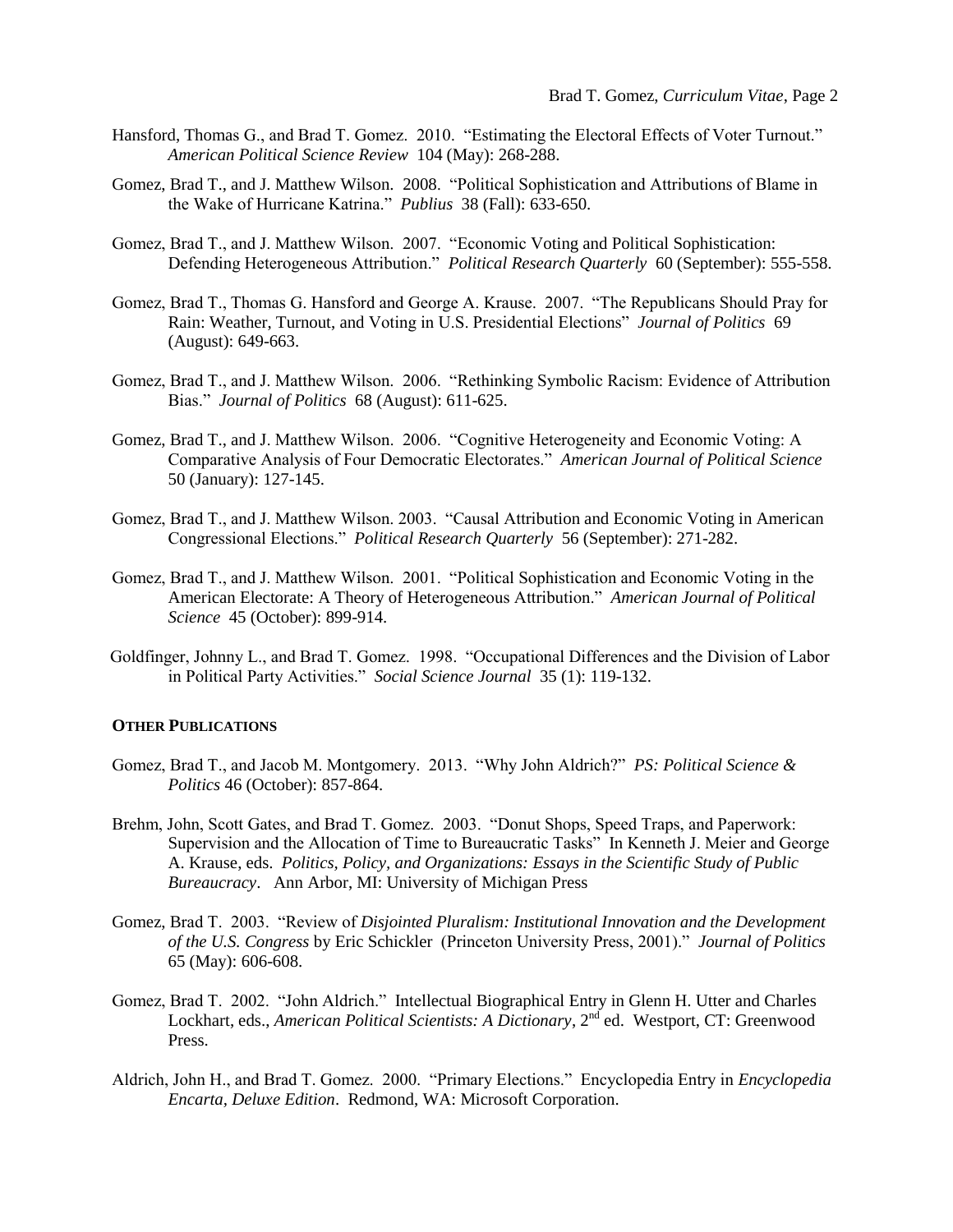Shull, Steven A., and Brad T. Gomez. 1997. "Presidential Executive Action." In Steven A. Shull. *Presidential-Congressional Relations: Policy and Time Approaches*. Ann Arbor, MI: University of Michigan Press.

### **MANUSCRIPTS UNDER REVIEW**

- Flanders, William D., and Brad T. Gomez. "Objectivity and Bias in Interviewer Assessments of Political Knowledge."
- Gomez, Brad T. "Revisiting the 'Puzzle of Participation': A Dynamic Model of Education and Turnout Growth."

### **RESEARCH IN PROGRESS**

- Gomez, Brad T., and J. Matthew Wilson. *The Blame Game: How Citizens Attribute Responsibility for Political Outcomes.* Scheduled for Completion: Spring, 2017.
- Gomez, Brad T., and Thomas G. Hansford. *The Electoral Effects of Voter Turnout* (Book Project)
- Gomez, Brad T. "Knowledgeable Electorates"
- Gomez, Brad T., and J. Matthew Wilson. "Unwilling to Go the Extremes: Experiments on Ideological Identification"

Pietryka, Matthew T., and Brad T. Gomez. "Emergent Social Networks and Political Participation"

### **SELECTED RESEARCH PRESENTATIONS**

- Flanders, William D., Megan C. Wiggins, and Brad T. Gomez. "Objectivity and Bias in Interviewer Assessments of Political Knowledge." Annual Meeting of the Midwest Political Science Association, April 3-6, 2014, Chicago, IL.
- "Minorities, Demand for Intelligence, and American Support for Torture." (with Courtenay R. Conrad, Sarah E. Croco, and Will H. Moore. Annual Meeting of the International Studies Association, March 26-29, 2014, Toronto, Canada.
- "Economic Retrospection and the Calculus of Voting." (with Thomas G. Hansford). Annual Meeting of the Midwest Political Science Association, April 11-14, 2013, Chicago, IL.
- "Using Objective Local Economic Conditions to Estimate the Effect of Subjective National Economic Evaluations on Vote Choice." (with Thomas G. Hansford). Annual Meetings of the American Political Science Association, September 1-4, 2011, Seattle, WA and Southern Political Science Association, January 6-8, 2011, New Orleans, LA.
- "Political Sophistication and Issue Responsibility: An Experimental Examination." (with J. Matthew Wilson). Annual Meeting of the American Political Science Association, September 2-5, 2010, Washington, D.C.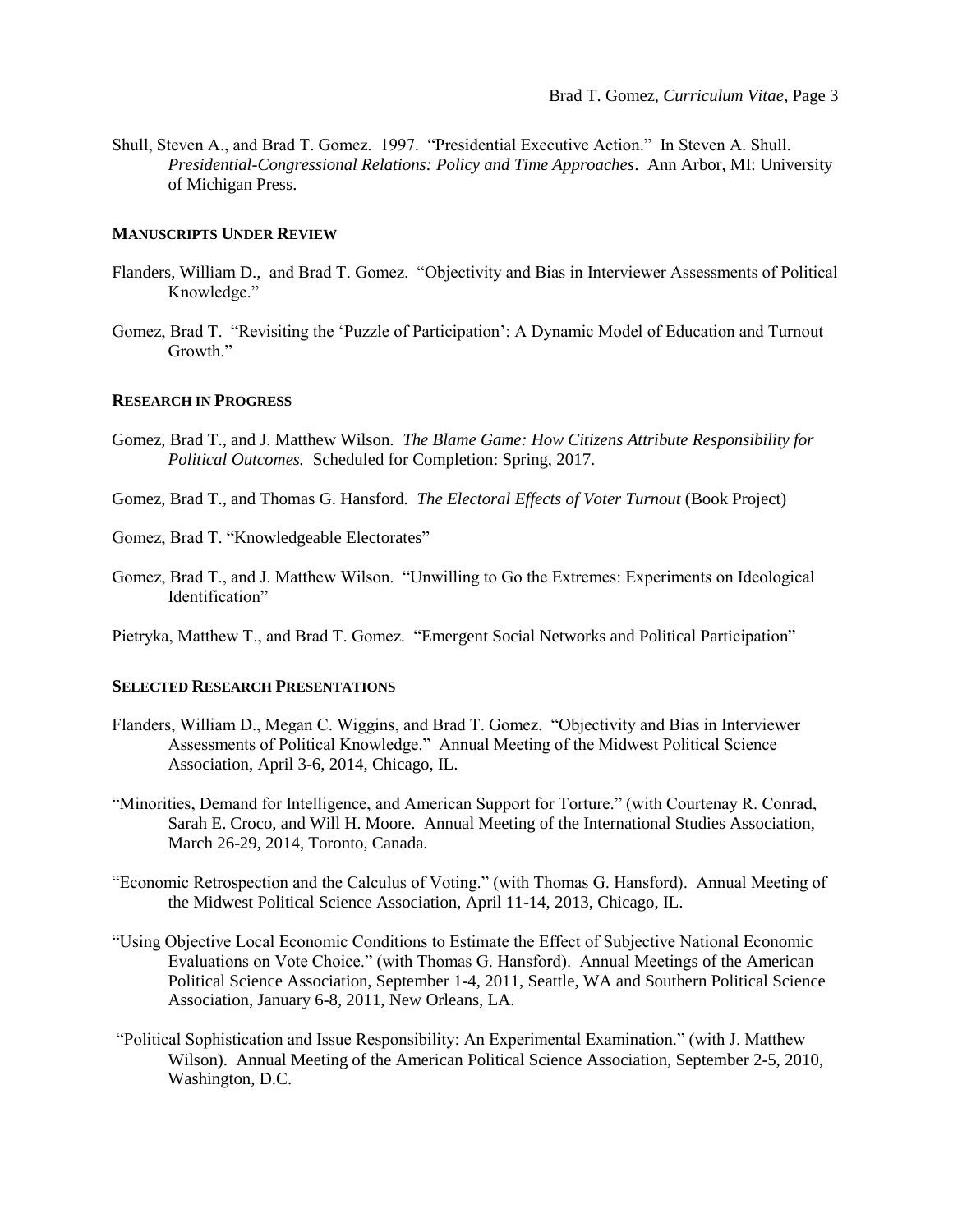- "Mobilization or Withdrawal? The Effect of Economic Adversity of Voter Turnout." (with Thomas G. Hansford). Annual Meeting of the Midwest Political Science Association, April 22-25, 2010, Chicago, IL.
- "Who Benefits from High Turnout?" (with Thomas G. Hansford). Annual Meeting of the American Political Science Association, August 28-31, 2008, Boston, MA.
- "Uneven Hurdles: The Effect of Voter Identification Requirements on Voter Turnout." Annual Meeting of the Midwest Political Science Association, April 3-6, 2008, Chicago, IL. and Annual Meeting of the Southern Political Science Association, January 7-10, 2009, New Orleans, LA.
- "Untying the Gordian Knot: The Complicated Relationship Between Education and Voter Turnout." Annual Meeting of the Southern Political Science Association, January 9-11, 2008, New Orleans, LA.
- "Help Us, Please! Attributions of Governmental Responsibility in the Wake of Hurricane Katrina." Annual Meeting of the Southern Political Science Association, January 9-11, 2008, New Orleans, LA.
- "Party Voting and the Institutionalization of the Party Whip System." Annual Meeting of the American Political Science Association, Aug 31-Sept 3, 2005, Washington, D.C. and the Annual Meeting of the Midwest Political Science Association, April 20-23, 2006, Chicago, IL.
- "The Linkage Between the Weather and Voter Turnout: Fact or Fiction? " (with Thomas G. Hansford and George A. Krause). Annual Meeting of the Midwest Political Science Association, April 7-10, 2005, Chicago, IL.
- "Political Sophistication and American Racial Attitudes: A Question of Attribution." Annual Meeting of the Southern Political Science Association, November 7-9, 2002, Savannah, GA. and the Annual Meeting of the Midwest Political Science Association, April 3-6, 2003, Chicago, IL.
- "Reexamining Gridlock in the Legislative Process: A Transaction Cost Approach." Annual Meeting of the Southern Political Science Association, November 7-10, 2001, Atlanta, GA. and the Annual Meeting of the American Political Science Association, Aug 26-Sept 1, 2002, Boston, MA.
- "Who Speaks to Whom?: Purpose and Bias in Legislative Information Networks." Annual Meeting of the Midwest Political Science Association, April 19-22, 2001, Chicago, IL.
- "Political Sophistication and Economic Voting in Congressional Elections: A Theory of Heterogeneous Attribution" (with J. Matthew Wilson). Annual Meeting of the Western Political Science Association, March 15-17, 2001, Las Vegas, NV. and Annual Meeting of the Southern Political Science Association, November 8-11, 2000, Atlanta, GA.
- "The Dynamics of Information Exchange: Reevaluating the Strategic Timing of Position Taking in Congress." Annual Meeting of the Midwest Political Science Association, April 27-30, 2000, Chicago, IL.
- "Political Sophistication and Economic Attribution in the American Electorate" (with J. Matthew Wilson). Annual Meeting of the Southern Political Science Association, November 3-7, 1999, Savannah, GA.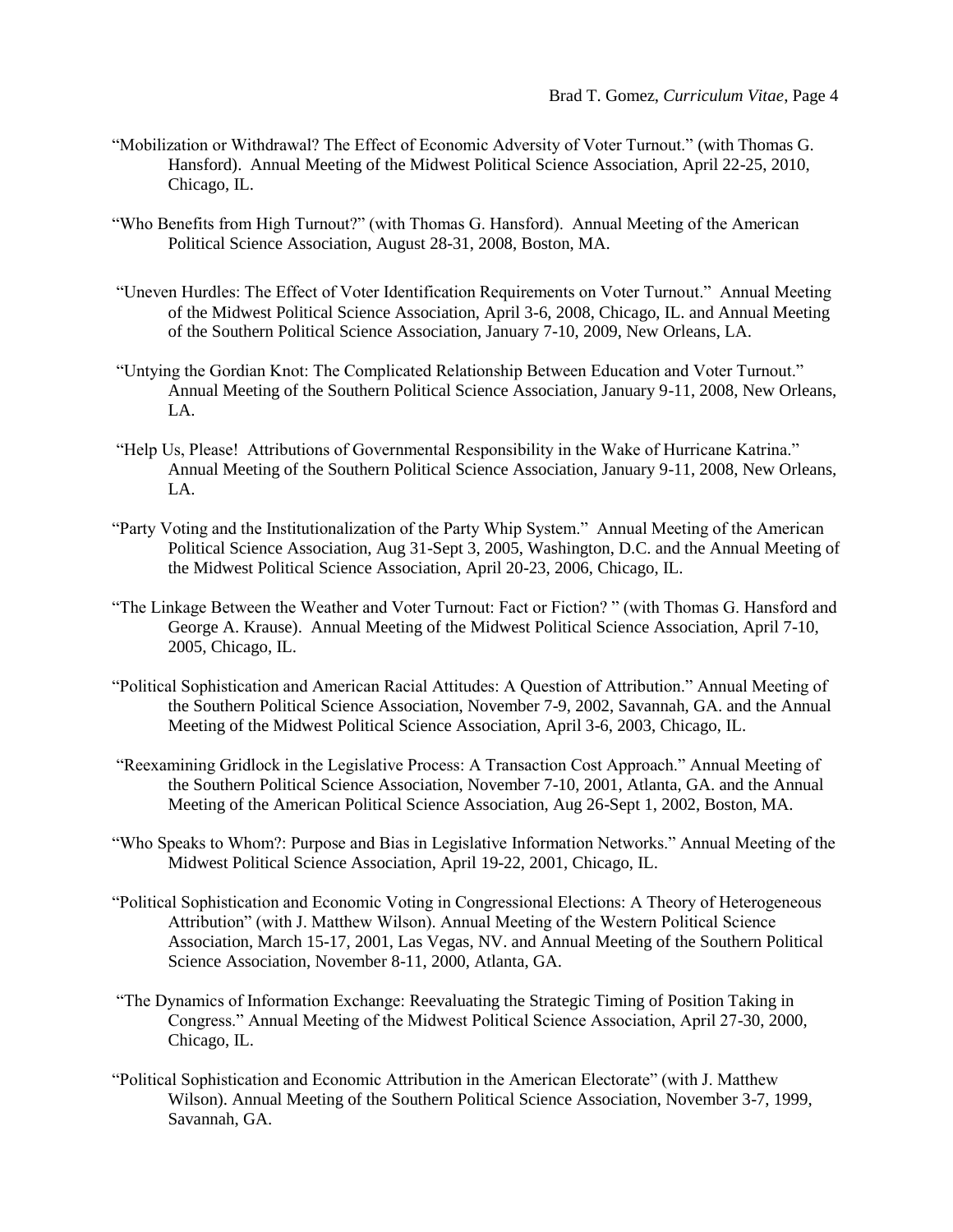- "A Theory of Heterogeneous Attribution: Political Sophistication and Economic Voting in the American Electorate" (with J. Matthew Wilson). Annual Meeting of the American Political Science Association, September 2-5, 1999, Atlanta, GA.
- "Beyond Cues: Members of Congress and the Search for Information." Annual Meeting of the Midwest Political Science Association, April 15-17, 1999, Chicago, IL.
- "Members of Congress and the Search for Information." Invited presentations to the Department of Political Science, Arizona State University, November 1998, Tempe, AZ; the Department of Government and International Studies, University of South Carolina, November 1998, Columbia, SC.; the American Politics Research Group, University of North Carolina at Chapel Hill, November 6, 1998, Chapel Hill, North Carolina.
- "Donut Shops, Speed Traps, and Paperwork: Supervision and the Allocation of Time to Bureaucratic Tasks" (with John Brehm and Scott Gates). Annual Meeting of the American Political Science Association, September 3-6, 1998, Boston, Massachusetts. Annual Meeting of the Midwest Political Science Association, April 23-25, 1998, Chicago, Illinois. Annual Meeting of the Public Choice Society, March 13-15, 1998, New Orleans, Louisiana.
- "A Monte Carlo Comparison of Methods for Compositional Data Analysis" (with John Brehm and Scott Gates). Summer Meeting of the Society for Political Methodology, July 22-26, 1998, University of California at San Diego.

# **GRANTS, AWARDS, AND HONORS**

- Council on Research and Creativity. Florida State University. Committee on Faculty Research Support (COFRS) Regular Summer Award for "The Blame Game: How Citizens Attribute Responsibility for Political Outcomes" (\$14,000).
- Council on Research and Creativity. Florida State University. First Year Assistant Professor (FYAP) Award for "Voter Identification Laws, Provisional Ballots, and Voter Turnout." (\$16,000)
- College of Arts and Sciences and Department of Political Science Research Grant for "Attributions of Government Responsibility in the Wake of Hurricane Katrina." (\$3,750)
- College of Arts and Sciences Research Grant for "Fact or Myth? Examining the Effect of Bad Weather on Voter Turnout" (\$500)
- CLASS Award (2001). College of Liberal Arts Scholarship Support Grant, University of South Carolina, for "The Blame Game: Attribution and Sophistication in the American Electorate." (\$5,000)
- Mortar Board Excellence in Teaching Award (2000), University of South Carolina.
- Nominee, Carl Albert Award for Best Dissertation on Congress (APSA Award), Nominated by the Department of Political Science, Duke University.
- Recipient, 1995-1996 University of New Orleans Alumni Association Graduate Student Award for Excellence in Scholarship and Service to the University (Ph.D. Candidate Division)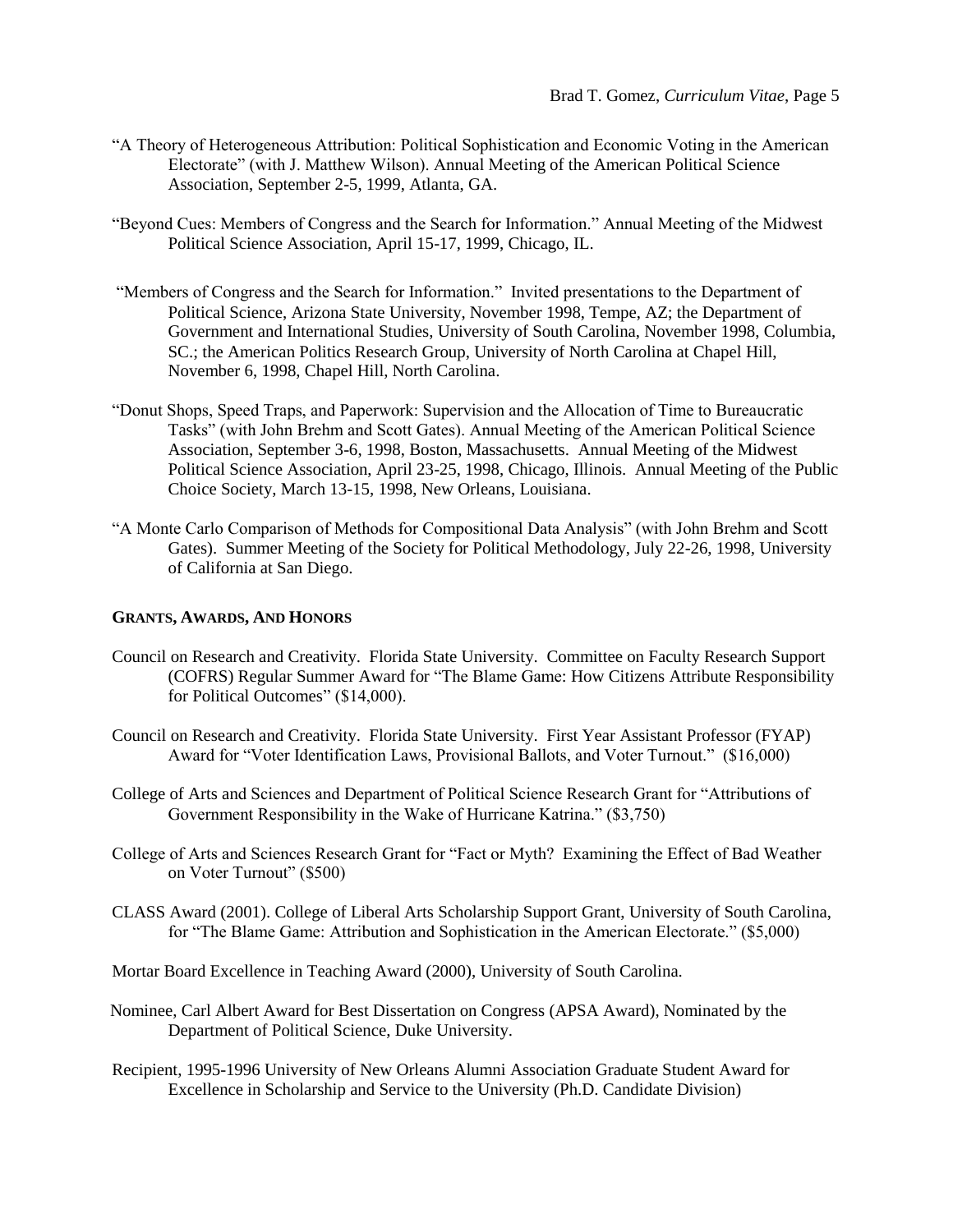Social Science Graduate Student Research Award, presented by the faculties of Political Science and Sociology, University of New Orleans, for "Voting Cohesion within State Delegations in the United States House of Representatives. (1994)

Pi Sigma Alpha, The National Political Science Honor Society

Alpha Theta Epsilon, University of New Orleans Honor Society

# **TEACHING EXPERIENCE**

## *Undergraduate*: *Graduate:*

American National Government American National Government Introduction to Political Science Problems of the Presidency The Legislative Process Parties and Interest Groups Methods of Political Research Methods of Political Analysis (I and II) Public Opinion and Electoral Behavior Legislative Process and Behavior Public Opinion (Undergraduate Honors Seminar) Public Opinion

## **DOCTORAL DISSERTATION COMMITTEES**

Dennis Langley (Ph.D., expected 2018), Chair Jeffrey Haines (Ph.D., expected 2018), Chair Teresa Stanquist (Ph.D., expected 2018), Committee Member Alexander Severson (Ph.D., expected 2018), Committee Member Minjung Kim (Ph.D., expected 2018), Committee Member Eryn Jones (Ph.D., expected 2018), Committee Member William D. Flanders (Ph.D., 2015), Wisconsin Institute of Law and Liberty, Chair David Abitbol (Ph.D., 2015), Rand Corporation, Committee Member Jesse Klein (Ph.D., 2015, Sociology), Florida State University Library, Committee Member Scott Liebertz (Ph.D., 2015), Assistant Professor, South Alabama, Committee Member Kerri Milita (Ph.D., 2014), Assistant Professor, Illinois State University, Committee Member Edward Hearn (Ph.D., 2014), Visiting Instructor, Mississippi State University, Committee Member Travis Braidwood (Ph.D., 2013), Assistant Professor, Texas A&M, Kingsville, Committee Member Carl Gabrini (Ph.D., 2013, Public Administration), College of Coastal Georgia, Committee Member James R. Martin, Jr. (Ph.D., 2013), Assistant Professor, Creighton University, Chair Scott Clifford (Ph.D., 2013), Assistant Professor,University of Houston, Committee Member Greg Goelzhauser (Ph.D., 2010), Associate Professor, Utah State University, Committee Member Jeremy Richards (Ph.D., 2005, History), Gordon State College, Committee Member Isabel Moura (Ph.D., 2004, Economics), University of Minho, Portugal, Committee Member

## **PROFESSIONAL SERVICE**

Nominations Committee, Southern Political Science Association. 2013, 2014.

V. O. Key Book Award Committee, Southern Political Science Association. 2014

Membership Development Committee, Southern Political Science Association. 2007-Present.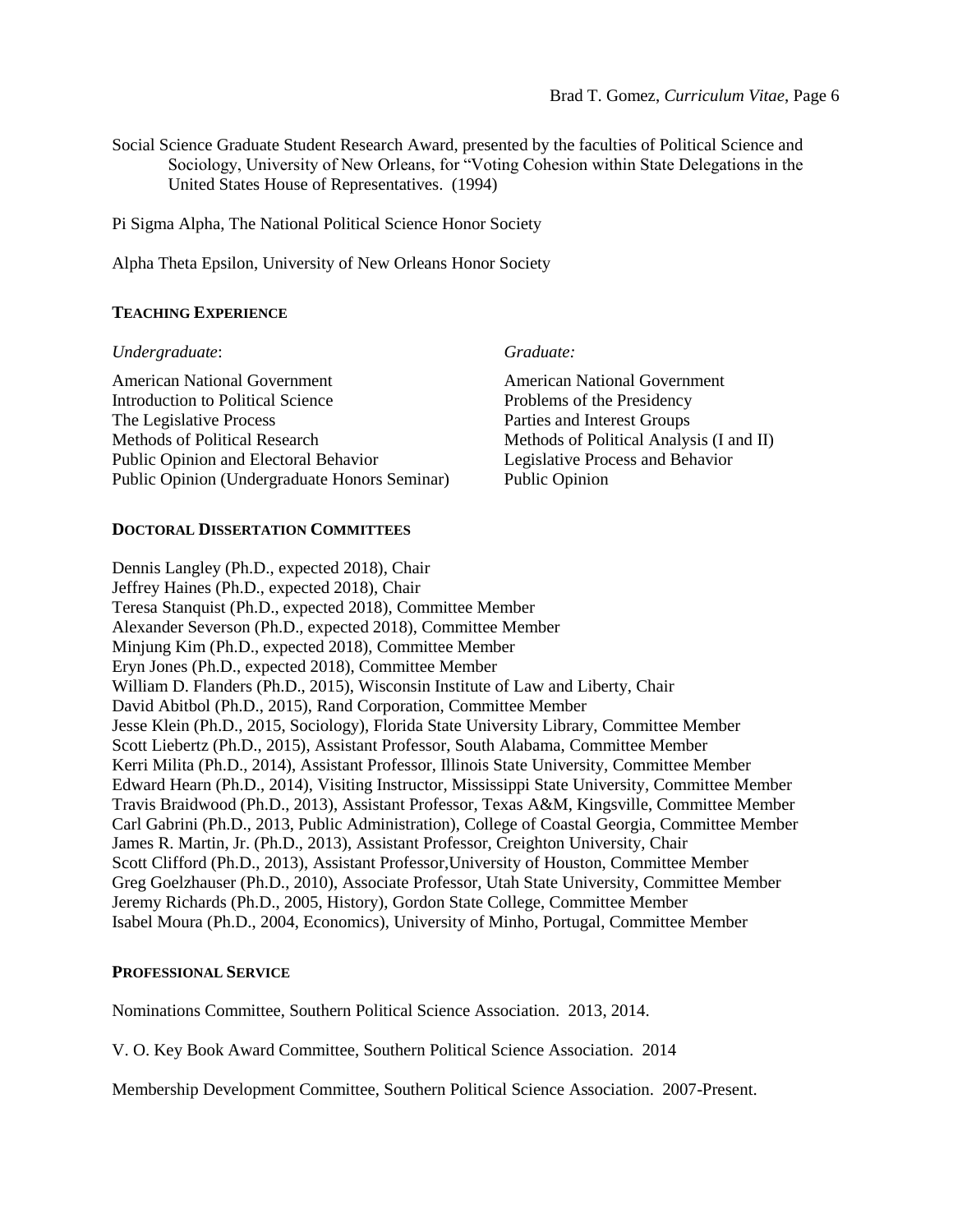- Section Chair Elections and Voting, Annual Meeting of the Southern Political Science Association, January 6-11, 2011, New Orleans, LA.
- Section Chair Political Participation and Turnout Section, Annual Meeting of the Midwest Political Science Association, April 22-25, 2010, Chicago, IL.
- Nominating Committee, American Political Science Association's Section on Elections, Public Opinion, and Voting Behavior. 2008
- Section Chair Legislative and Executive Politics Section, Annual Meeting of the Southwestern Political Science Association, April 16-19, 2003, San Antonio, TX.
- Chair and/or Discussant Annual Meetings of the American Political Science Association, Midwest Political Science Association, Southern Political Science Association, Southwestern Political Science Association, and Public Choice Society**.**
- Reviewer *American Political Science Review*, *American Journal of Political Science*, *Journal of Politics*, *British Journal of Political Science*, *Political Research Quarterly*, *Legislative Studies Quarterly*, *International Studies Quarterly*, *Electoral Studies*, *Political Behavior*, *Social Science Quarterly*, *American Politics Research*, *Public Choice*, *Political Psychology*, *Political Communication*, *Journal of Elections, Public Opinion and Parties*, *Public Opinion Quarterly*, *European Journal of Political Research*, *Journal of East Asian Studies*, *Publius*, *Political Analysis*, *Politics and Religion*, National Science Foundation, TESS-Time Sharing Experiments for Social Sciences, Congressional Quarterly Press, W.W. Norton, and Pearson Custom Publishing.

# **UNIVERSITY, COLLEGE, AND DEPARTMENTAL SERVICE**

#### *Florida State University*

Search Committee Chair, American Politics Search, 2015-2016

Ph.D. Admissions Director – Florida State University, Department of Political Science. 2014- Present.

Ph.D. Placement Director – Florida State University, Department of Political Science. 2011- Present.

Official Representative to Interuniversity Consortium for Political and Social Research (ICPSR) – Florida State University. 2010-Present.

Graduate Student Research and Creativity Awards Committee – Florida State University, The Graduate School and Office of Research. 2016, 2017.

Policy and Academic Affairs Committee – Florida State University, College of Social Sciences and Public Policy. 2011-2013.

Executive Committee – Florida State University, Department of Political Science. 2008-2009, 2011-2013; 2014-2016.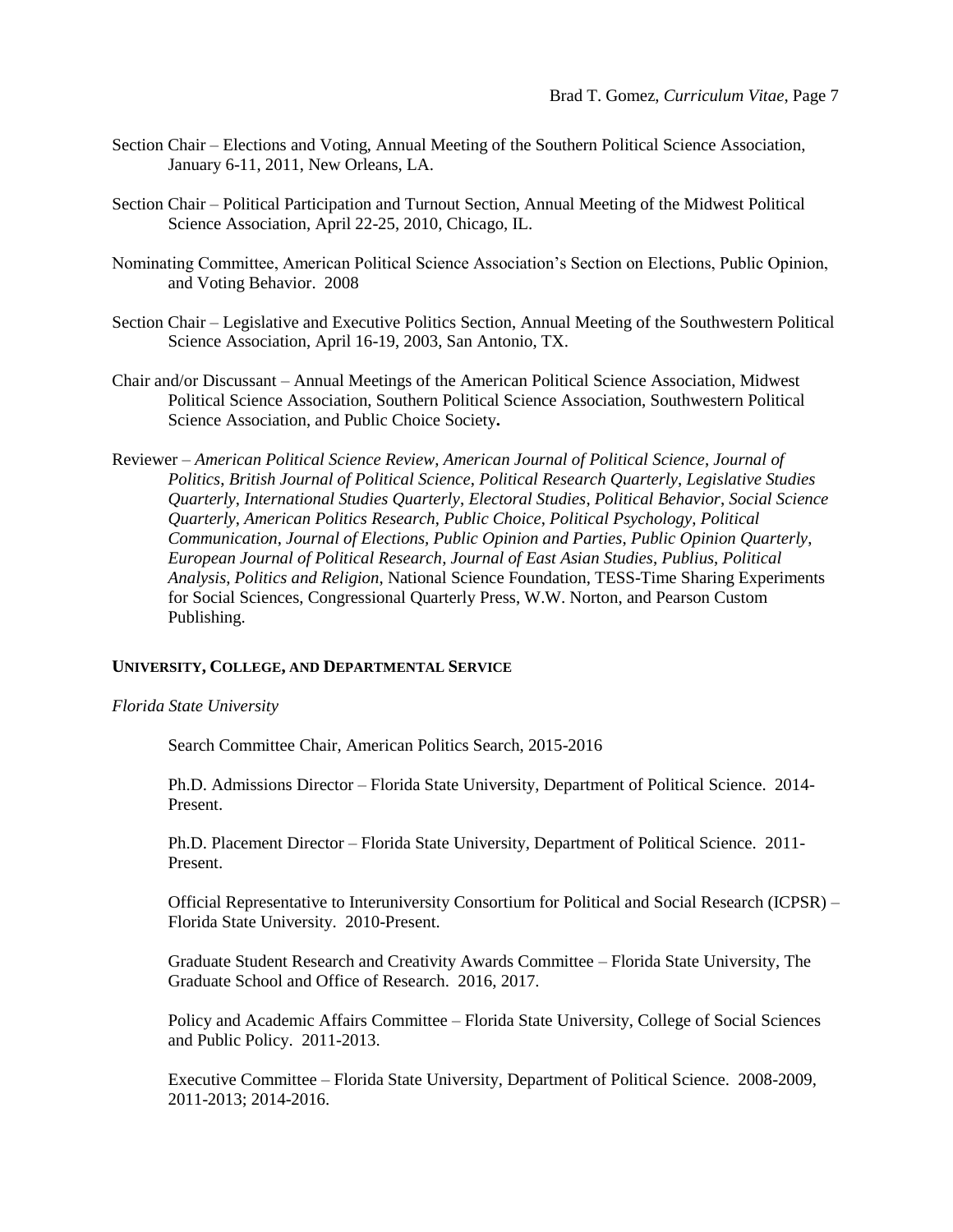Promotion and Tenure Committee – Florida State University, Department of Political Science. 2012, 2013, 2014

Executive Committee – Center for the Study of Democratic Performance, Florida State University. 2010-2011.

American Politics Field Representative, Graduate Committee – Florida State University, Department of Political Science. 2008-2010

*University of South Carolina*

Faculty Senator, University of South Carolina, 2001-2004.

Organizer – Political Science Research Workshop, University of South Carolina, Department of Political Science, 2001-04.

Departmental Advisory Committee – Elected by Faculty. Department of Government and International Studies, 1999-2000.

By-Laws Revision Committee – University of South Carolina, Department of Government and International Studies, 1999-2000.

Undergraduate Committee – University of South Carolina, Department of Government and International Studies, 1999-2004.

Judicial Politics Search Committee – University of South Carolina, Department of Government and International Studies, 1999-2000.

#### **COMMUNITY SERVICE**

- Expert Witness Governor's Task Force on Electoral Processes, Columbia, South Carolina. Invited by Governor Jim Hodges' Office to provide an academic perspective on the issue of electoral reform and voting controversies in the 2000 presidential election.
- Media Interviews Over 400 interviews with local, national, and international media regarding American presidential politics and elections. News services include: *The New York Times*, *Time Magazine*, *MSNBC*, NBC *Today Show, The Washington Post*, *The Los Angeles Times*, *USA Today*, *Fox News Service*, *The Toronto Star*, *The Christian Science Monitor*, *Voice of America*, *BBC Radio*, *BBC Television*, and several local media outlets.

## **INVITED ACTIVITIES**

- Invited Participant Summer Program on Experimental Methods in the Social Science, August 6-8, 2003, Yale University.
- Invited Participant Summer Meetings of the Society for Political Methodology, July 22-26, 1998, University of California at San Diego.